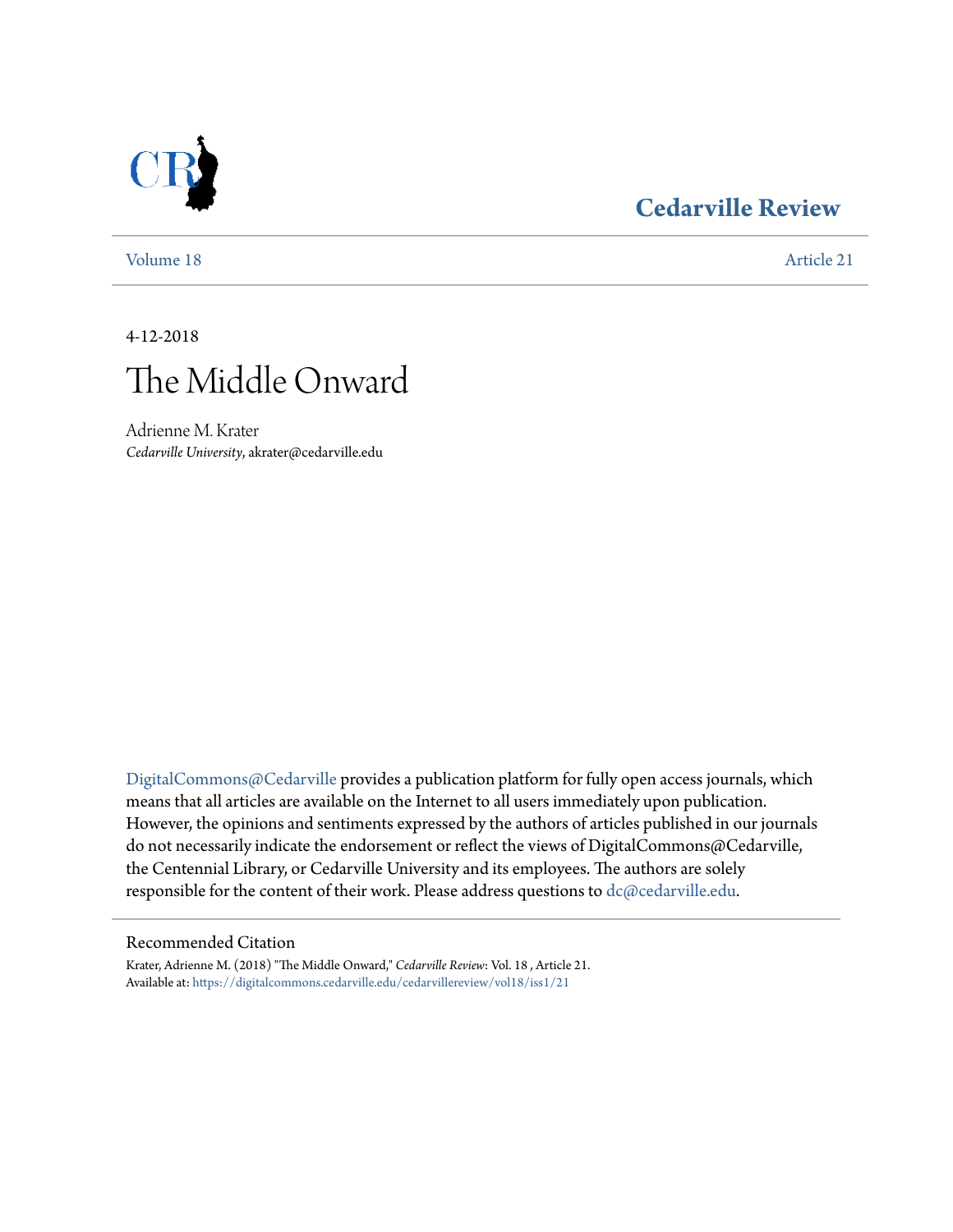## The Middle Onward

Browse the contents of [this issue](https://digitalcommons.cedarville.edu/cedarvillereview/vol18/iss1) of *Cedarville Review*.

Please see the Editors' Foreword - [A Christian Response to Art and Literature: A Very Short Guide to Images](http://digitalcommons.cedarville.edu/cedarvillereview/vol18/iss1/1/) [and Texts](http://digitalcommons.cedarville.edu/cedarvillereview/vol18/iss1/1/)

**Creative Commons License**  $\bigcirc$   $\circ$ 

This work is licensed under a [Creative Commons Attribution-Noncommercial-No Derivative Works 4.0](http://creativecommons.org/licenses/by-nc-nd/4.0/) [License.](http://creativecommons.org/licenses/by-nc-nd/4.0/)

Follow this and additional works at: [https://digitalcommons.cedarville.edu/cedarvillereview](https://digitalcommons.cedarville.edu/cedarvillereview?utm_source=digitalcommons.cedarville.edu%2Fcedarvillereview%2Fvol18%2Fiss1%2F21&utm_medium=PDF&utm_campaign=PDFCoverPages)



Part of the <u>[Poetry Commons](http://network.bepress.com/hgg/discipline/1153?utm_source=digitalcommons.cedarville.edu%2Fcedarvillereview%2Fvol18%2Fiss1%2F21&utm_medium=PDF&utm_campaign=PDFCoverPages)</u>

This poetry is available in Cedarville Review: [https://digitalcommons.cedarville.edu/cedarvillereview/vol18/iss1/21](https://digitalcommons.cedarville.edu/cedarvillereview/vol18/iss1/21?utm_source=digitalcommons.cedarville.edu%2Fcedarvillereview%2Fvol18%2Fiss1%2F21&utm_medium=PDF&utm_campaign=PDFCoverPages)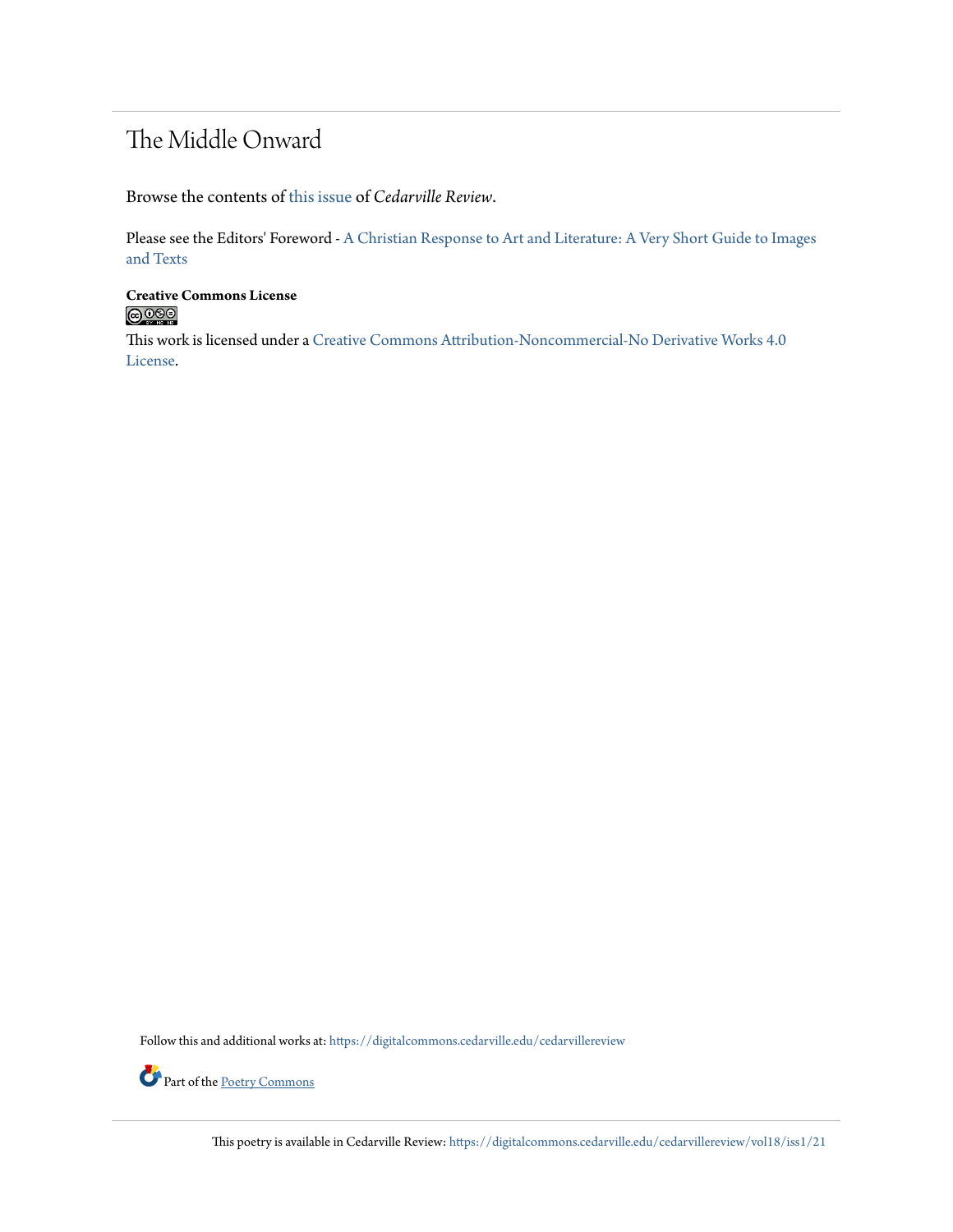# *Poetry by Adrienne Krater* THE MIDDLE ONWARD

His ashen eyes, plump with days, Lowered to hers, and his heart did Shake, it beckoned her to stay, For such beginnings always slid.

Her ruddy cheeks glistened with Memories that could never be, And she wondered at the myth Of ends. That door with no key.

He remembered what could have been, Blue dresses caught in raspberry bushes, Constellations bowing towards them, Or her song, as timeless as the thrush's.

#### **28** THE CEDARVILLE REVIEW